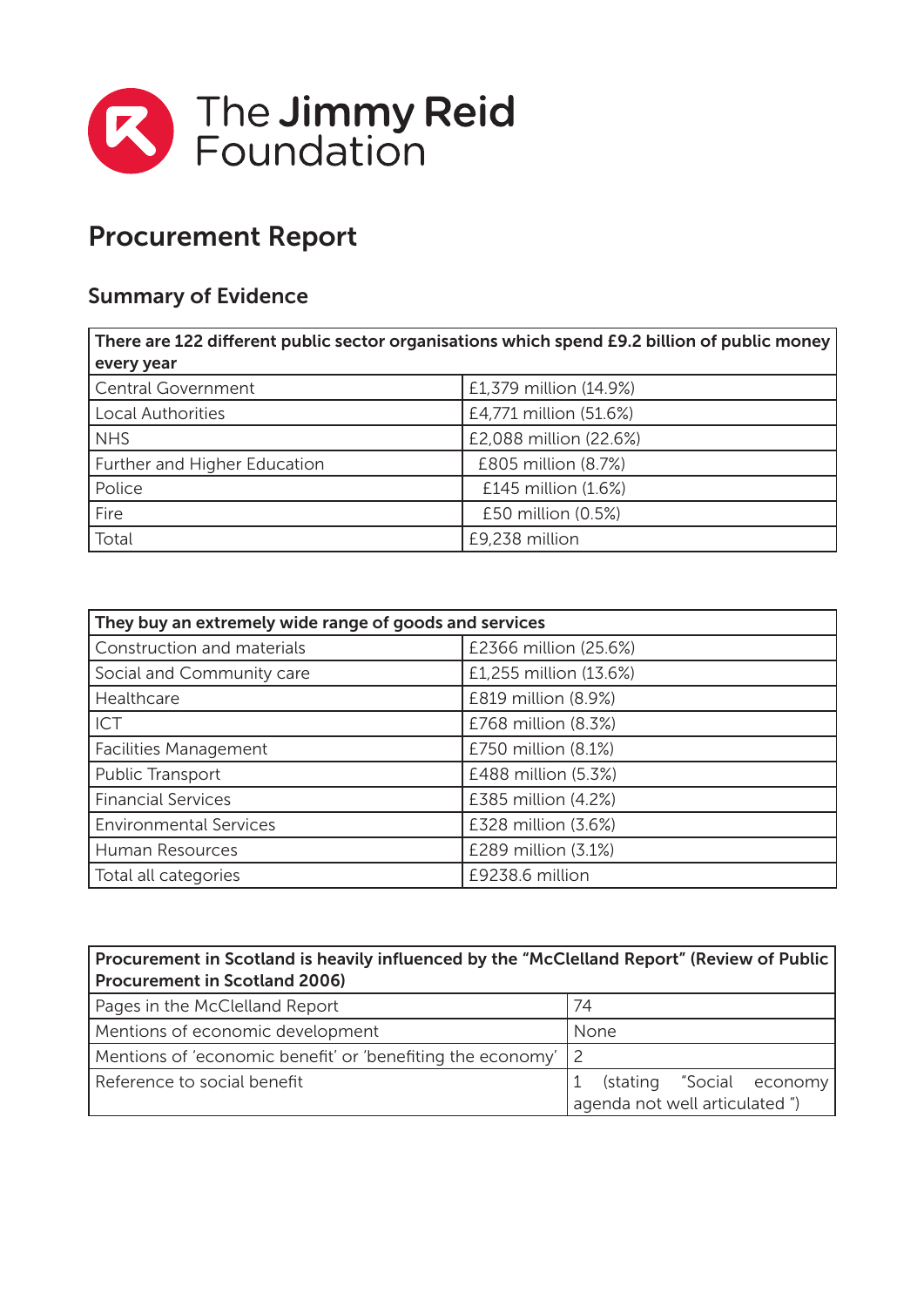| The main players in Scottish procurement  |                                                       |  |
|-------------------------------------------|-------------------------------------------------------|--|
| <b>APUC</b>                               | Central agency for university and college procurement |  |
| <b>FireScotland Procurement</b>           | Central agency for fire procurement                   |  |
| Procurement Scotland                      | Central agency for central government procurement     |  |
| National Procurement                      | Central agency for health service procurement         |  |
| <b>Scotland Excel</b>                     | Central agency for local authority procurement        |  |
| <b>Scottish Futures Trust</b>             | Is a central agency for infrastructure investment     |  |
| <b>Scottish Police Services Authority</b> | Central agency for police procurement                 |  |
| Scottish Water                            | Carries out its own procurement                       |  |

| Scottish companies have low success rates in many tenders by the Scottish public sector                                                                                                                                                                                                 |                                                                                                                             |  |
|-----------------------------------------------------------------------------------------------------------------------------------------------------------------------------------------------------------------------------------------------------------------------------------------|-----------------------------------------------------------------------------------------------------------------------------|--|
| Local authority waste containers (£50 million)                                                                                                                                                                                                                                          | 16 reccomended suppliers, only one is Scottish                                                                              |  |
| School early learning materials (£26 million)                                                                                                                                                                                                                                           | 8 recommended suppliers, only 1 is from<br>Scotland                                                                         |  |
| Trade tools and sundries for local authorities<br>(£10 million)                                                                                                                                                                                                                         | 7 recommended suppliers, 1 in Scotland                                                                                      |  |
| Classroom activity materials (£16 million)                                                                                                                                                                                                                                              | 8 recommended suppliers, at most 2 in<br>Scotland                                                                           |  |
| Street lighting materials (£23 million)                                                                                                                                                                                                                                                 | 11 companies won contracts, only 2 are<br>Scottish                                                                          |  |
| All<br>from<br>central government contracts<br>Procurement Scotland (£789 million)                                                                                                                                                                                                      | 49 contracts in total, of which only 21 have<br>any involvement by a Scottish headquartered<br>company                      |  |
| (£19<br>Central government office supplies<br>million), travel services (£35 million) and<br>cleaning and associated services (£4 million)                                                                                                                                              | No Scottish company bid for contract                                                                                        |  |
| Central<br>government office supplies, IT   No Scottish company successful<br>consumables, fuel cards, travel services,<br>cleaning, cash collection,<br>catering<br>and<br>associated services, mobile and desktop<br>computing, IT peripherals, childcare vouchers<br>and natural gas |                                                                                                                             |  |
| 'single  <br>Scotland<br>awarded<br>Procurement<br>supplier' contracts to 31 firms                                                                                                                                                                                                      | Only 9 of these are Scottish                                                                                                |  |
| All 37 school PFI contracts                                                                                                                                                                                                                                                             | 24 construction firms involved in construction<br>work, only 6 were headquartered in Scotland                               |  |
| Scottish Water construction contract (£500<br>million)                                                                                                                                                                                                                                  | Managed by Scottish Water Solutions (no<br>employees) and contracted out to private<br>companies, none of which is Scottish |  |
| Remaining<br>Scottish<br>Water<br>'Construction  <br>Delivery Partners'                                                                                                                                                                                                                 | 16 CPDs, 3 Scottish                                                                                                         |  |
| Scottish Futures Trust Hubs (£1.4 billion by<br>2020)                                                                                                                                                                                                                                   | 4 our of 5 have agreed partners, 3 out of the<br>4 have no Scottish company involved in the<br>winning consortia            |  |
| Contract for all Scotland library books (between<br>£15 million and £22 million)                                                                                                                                                                                                        | 7 companies chosen, 6 wholesalers based in<br>England, one specialist Scottish supplier                                     |  |